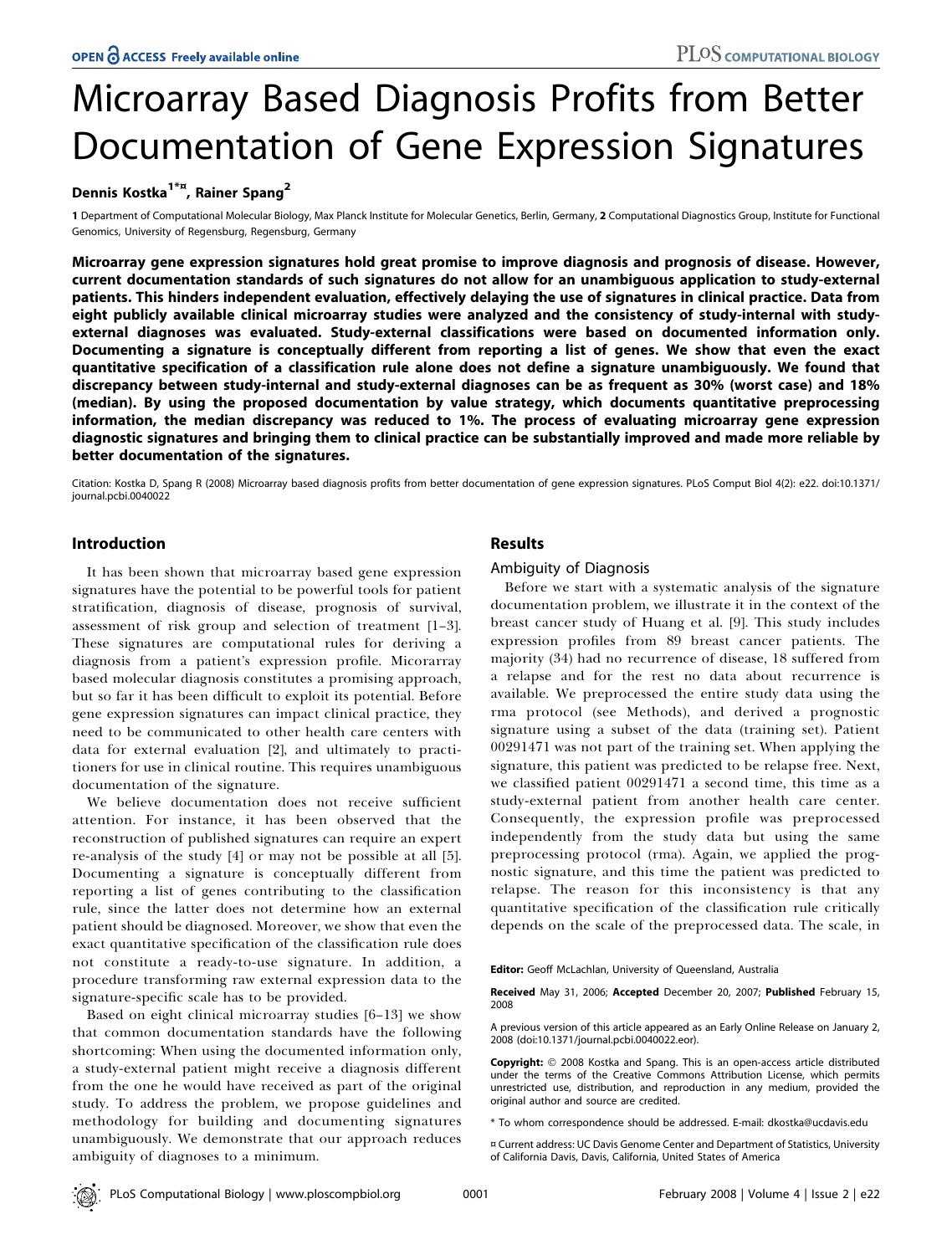## Author Summary

It has been shown that microarray based gene expression signatures have the potential to be powerful tools for patient stratification, diagnosis of disease, prognosis of survival, assessment of risk group, and selection of treatment. However, documentation standards in current publications do not allow for a signature's unambiguous application to study-external patients. This hinders independent evaluation, effectively delaying the use of signatures in clinical practice. Based on eight clinical microarray studies, we show that common documentation standards have the following shortcoming: when using the documented information only, the same patient might receive a diagnosis different from the one he would have received in the original study. To address the problem, we derive a documentation protocol that reduces the ambiguity of diagnoses to a minimum. The resulting gain in consistency of study-internal versus study-external diagnosis is validated by statistical resampling analysis: using the proposed documentation by value strategy, the median inconsistency dropped from 18% to 1%. Software implementing the proposed method, as well as practical guidelines for using it, are provided. We conclude that the process of evaluating microarray gene expression diagnostic signatures and bringing them to clinical practice can be substantially improved and made more reliable by better documentation.

turn, depends on the data included in the preprocessing process, which is different in an internal and an external analysis.

#### Documentation Strategies

We studied the signature documentation problem more systematically on eight clinical microarray studies [6–13] involving different cancer types and representing diagnostic as well as prognostic classification problems. Table 1 gives an overview. We compared two different documentation strategies:

Documentation by reference. The signature is documented by a quantitative classification rule and by referencing the underlying preprocessing protocol. This includes the bookkeeping of user-adjustable parameters, such as the target scale for the standard Affymetrix protocol (mas). External cases are preprocessed by running the specified procedure exclusively on the new data.

Documentation by value. The signature is documented by a quantitative classification rule and by supplying a set of parameters (values) determined by the fitted vsn and rma preprocessing procedures (see Methods). These parameters depend on the data that was preprocessed and determine its scale. External cases are scaled by using the corresponding add-on preprocessing routines (see Methods).

Documentation by reference does not include properties of the study data. A comparable scale is assumed to be generated automatically, given the exact details of the preprocessing routine. In contrast, documentation by value communicates the scale implied by the study data explicitly. Data normalized by rma was documented using both strategies. In case of vsn, normalized data was documented by value only. The reason is that documentation by reference requires applying the preprocessing protocol to a single array. In the case of vsn, the normalization step requires more than one array, so this is not possible. On the other hand, documentation by value works well in this setting. Finally, for the Affymetrix Microarray Analysis Suite the two strategies coincide, since arrays are normalized independently of each other.

#### Consistency of Diagnosis

We calculated consistency and kappa index as described in the Methods Section. To that end, we repeatedly split each dataset into an internal set (of size 20, 30 and 40) to derive the signature and an external set for validation (using documented information only). This mimics the process of communicating signatures between health care centers. The validation results were compared to a reference diagnosis and the fraction of agreement is reported as consistency. This procedure requires the encoding (documentation) of signature information and its subsequent decoding for use on external data.

The main results are summarized in Table 2, the complete details can be found in supplemental Figures S1 to S8. First, we observed in the study by Beer et al. [6] that documentation by reference can lead to discrepancies between external and internal diagnosis being as frequent as 30%. The median consistency across all studies using documentation by reference was 82%, corresponding to a median discrepancy of diagnoses as high as 18%. This demonstrates the existence and importance of the documentation problem. External researchers will generally not obtain the same diagnoses as the investigators of the original study. More importantly, we observed that the documentation strategy matters: Documenting signatures by value leads to substantially more consistent results than documentation by reference. We observed the biggest effect for the prognostic study by Beer et al., where consistency improved from 70% to 99%. This corresponds to a consistency gain between 27% and 31% (95% CI).

The smallest consistency gain (between 3% and 4%, 95% CI) was observed for the diagnostic study of Willenbrock et al. [13], which poses the easiest classification problem. The median minimal gain in consistency (97.5 % CI) obtained from documenting signatures by value was 15%. On most datasets consistency of rma and vsn preprocessing were comparable; the differences were small. Exceptions are the datasets of Huang et al. [9] and Ross et al. [11], where consistencies obtained with rma were larger. Overall, signatures documented by value displayed high consistency, most of them larger than 98%. Documentation by reference was found to be significantly less consistent (about 15% median consistency loss). Surprisingly, we see no big effect of the size of the internal set on the observed consistency (Supplemental Figures S1-S8). Also, the two learning algorithms (SVM and shrunken centroids, see Methods) seem to perform comparable with respect to consistency (Figures S1- S8). Note that for data normalized with the Affymetrix Microarray Analysis Suite the consistency problem does not exist. Since arrays are normalized independently of each other, one is guaranteed to receive 100% consistency.

## **Discussion**

To the best of our knowledge, this is the first study investigating the problem of documenting diagnostic expression signatures. We were able to demonstrate that common documentation standards are insufficient for unambiguously determining diagnosis. Moreover, we have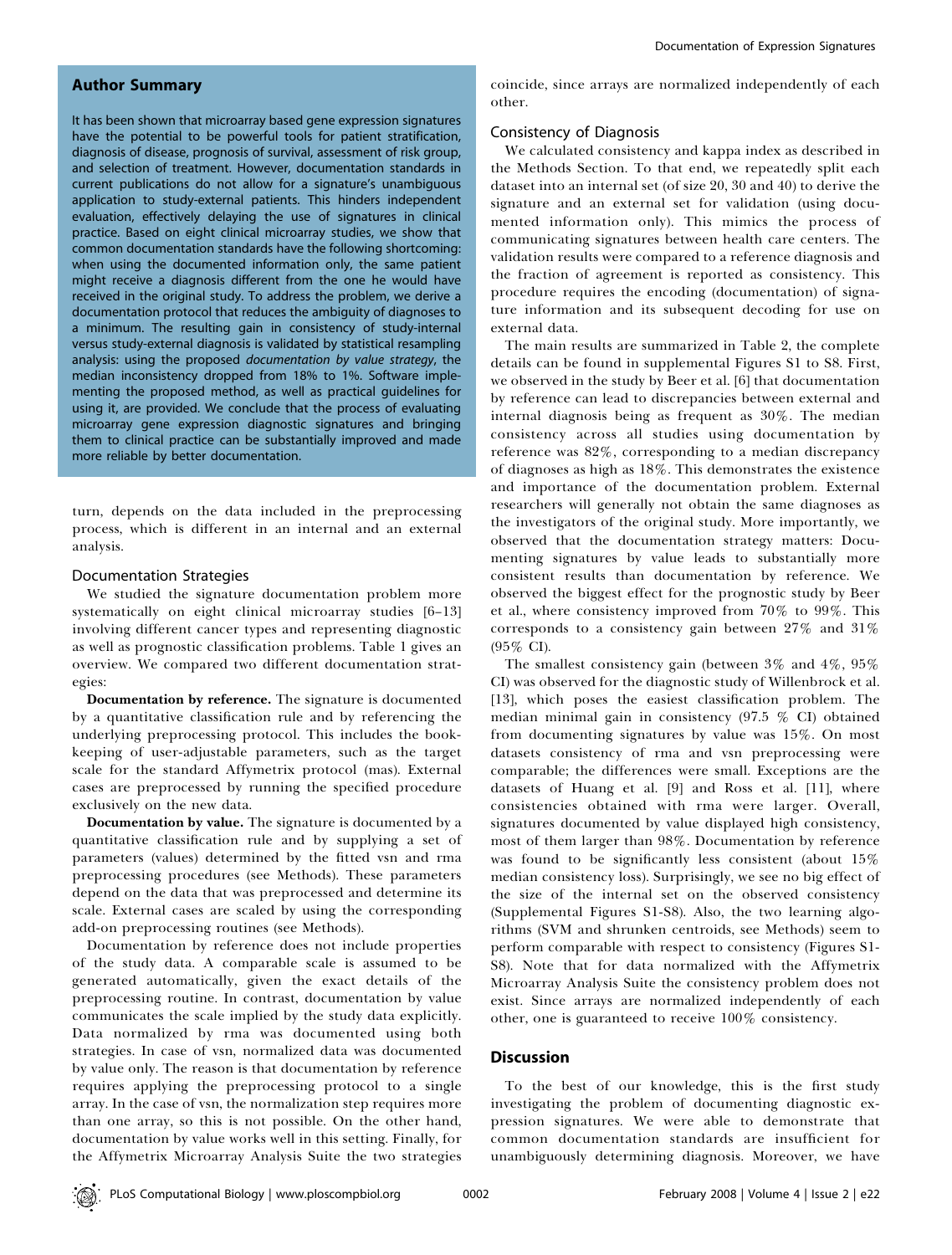| <b>Study</b>      | <b>Disease</b>  | <b>Problem</b> | <b>Number of Cases</b> | Accuracy   | <b>Documentation Gain</b> |
|-------------------|-----------------|----------------|------------------------|------------|---------------------------|
|                   |                 |                |                        |            |                           |
| Beer [6]          | Adenocarcinoma  | Prognostic     | 84                     | 72% (71%)  | 29%                       |
| Bhattacharjee [7] | Adenocarcinoma  | Prognostic     | 125                    | 63% (62%)  | 18%                       |
| <b>Bild</b> [8]   | Ovarian cancer  | Prognostic     | 133                    | 69% (54%)  | 16%                       |
| Huang [9]         | Breast cancer   | Prognostic     | 52                     | 81% (65%)  | 12%                       |
| Pomeroy [10]      | Medullablastoma | Prognostic     | 60                     | 67% (65%)  | 19%                       |
| Ross [11]         | Childhood ALL   | Risk Group     | 87                     | 81% (81%)  | 19%                       |
| Shipp [12]        | <b>DLBCL</b>    | Prognostic     | 58                     | 64% (62%)  | 11%                       |
| Willenbrock [13]  | Childhood ALL   | Diagnostic     | 45                     | 100% (58%) | 4%                        |

#### Table 1. Summary of Microarray Studies

Overview of the eight studies used to investigate the signature documentation problem. As accuracy we report a 10-fold cross validation estimate, averaged over 100 different random partitionings. In parentheses we report the prevalence. Documentation gain denotes the increase in consistency when using documentation by value instead of documentation by reference (see Results).

doi:10.1371/journal.pcbi.0040022.t001

shown that the consistency of diagnostic signatures can be substantially improved by documenting data-dependent preprocessing information. To do so, we have proposed the documentation by value strategy.

We observed a trade-off between the reported performance of preprocessing protocols and the effort required for documenting them [14,15]. While it is known that preprocessing schemes that share information across arrays enhance precision and accuracy of estimated expression differences, improved normalization performance comes at a price: The already normalized expression values for a fixed microarray change when additional arrays are added to the study. This is a problem for applying a signature to external data; the original data needs to be included in the normalization of external arrays. The re-normalization of the complete dataset changes the original expression values, affecting the signature and the molecular diagnosis of patients in the original study. To circumvent this problem, we have altered the widely used preprocessing methods rma [16] and vsn [17] to provide an add-on mode. This allows one to first process a core dataset, and then to add data from additional arrays without changing the normalized core data.

As a summary of our findings we propose the following guidelines for deriving and documenting a diagnostic gene expression signature:

#### Preprocessing

Preprocess the data using a protocol that allows for later inclusion of arrays without changing the original expression values. For example, this can be done preprocessing arrays independently of each other, or by making use of the software we provide.

#### Building the Classification Rule

Derive a classification rule using software that provides a complete quantitative specification of the signature for documentation purposes. For example, this can be the nearest shrunken centroid procedure [18] we employed.

#### Documentation by Value

Document the full quantitative specification of the classification rule. In addition, document preprocessing by including aggregate data-dependent information. For example, this can be done with the software we provide. Ideally, make both parts available as an integrated open source computer program that can readily be used to diagnose new patients.

#### Diagnosing an External Patient

Bring the raw data to a signature consistent scale. For example by using our software. Apply the documented classification rule to diagnose the new patient.

These guidelines suggest methods we have found to work well in practice, but we do not claim them to be optimal in any sense. Given the heterogeneity of clinical data as well as the diversity of array platforms, it can safely be assumed that there is data where other methods are more appropriate. However, we believe that in these situations the documentation problem still exists, and a similar documentation by value strategy should be developed for the methodology in use.

In our simulation setup, the data we call external are actually arrays from the same study. With real external data, additional problems occur. It has been shown that even when using the same technology and experimental protocols, the resulting data for the same tissue sample varies between different health care centers [15,19]. Also, different centers might not employ the same definitions of outcomes and/or diagnoses. While this effect is not directly linked to documentation, we believe that the benefits of documenting signatures by value are enhanced in situations where external and internal data are more heterogeneous.

Documentation of signatures is significantly easier for preprocessing methods treating arrays independently of each other, as is the case for the Affymetrix Microarray Suite. However, preprocessing protocols sharing information across different arrays are commonly used as they can provide increased accuracy [15]. Overall, methods like mas present a viable alternative to more advanced procedures whenever consistency is of prime importance, as it is the case in clinical microarray studies. In our study we did not find strong evidence favoring one approach over the other.

While microarray based diagnostic signatures hold great promise to improve diagnosis and prognosis of disease, evaluation of a signature's predictive performance is difficult and subject to current research and argument [4,19–23]. It is important to prove that a signature holds independent complementary information to existing prognostic markers. While sharing candidate signatures within the research community can accelerate the process of evaluation, this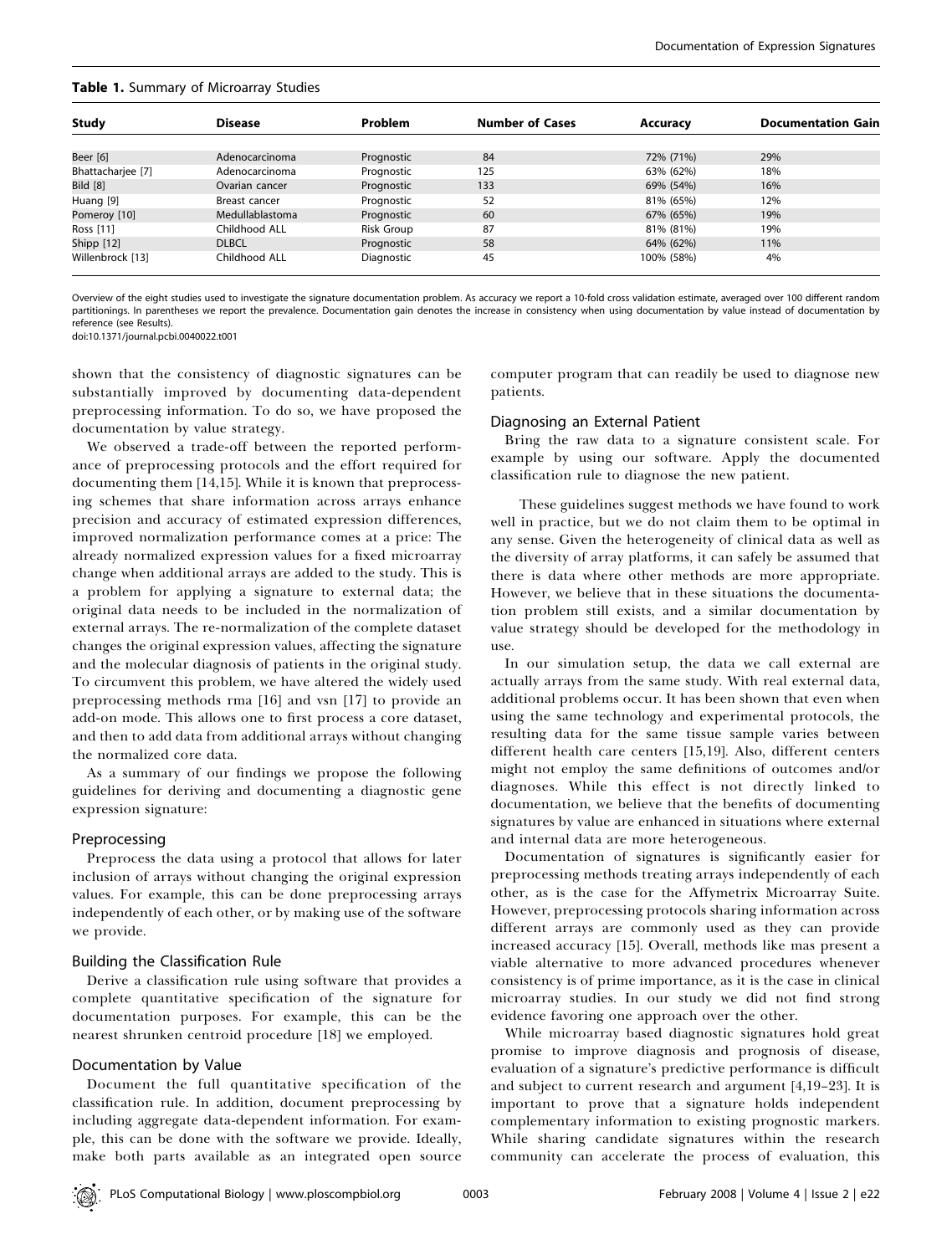#### Table 2. Documentation by Value Increases Consistency

| <b>Dataset</b>          |             | rma (ref)          | rma (val)    | vsn (val)            | Gain        |
|-------------------------|-------------|--------------------|--------------|----------------------|-------------|
| <b>Beer</b> [6]         | Consistency | 70(68, 73)         | 99 (98, 99)  | 99 (98, 99)          | 29(27, 31)  |
|                         | Kappa index | <b>40</b> (34, 46) | 98 (96, 99)  | 97 (96, 99)          |             |
| <b>Bhattaharjee</b> [7] | Consistency | 81(79, 83)         | 99 (98, 99)  | 98 (98, 99)          | 18 (16, 20) |
|                         | Kappa index | 62 $(56, 67)$      | 98 (96, 99)  | 97 (95, 98)          |             |
| <b>Bild</b> [8]         | Consistency | 83 (81, 85)        | 99 (99, 100) | 98 (98, 99)          | 16(14, 16)  |
|                         | Kappa index | 67 $(62, 71)$      | 98 (97, 100) | 97 (95, 98)          |             |
| Huang [9]               | Consistency | 87 (86, 89)        | 99 (99, 100) | 89 (87, 90)          | 12(11, 13)  |
|                         | Kappa index | 74 (70, 78)        | 99 (98, 100) | 77(73, 81)           |             |
| Pomeroy [10]            | Consistency | 80 $(78, 82)$      | 99 (98, 99)  | <b>96</b> (95, 97)   | 19 (17, 20) |
|                         | Kappa index | 60 $(55, 65)$      | 97 (96, 99)  | 93 (90, 95)          |             |
| <b>Ross</b> [11]        | Consistency | 79(77, 82)         | 98 (98, 99)  | 94 (93, 96)          | 19(17, 21)  |
|                         | Kappa index | 59 (53, 64)        | 97 (95, 98)  | 88 (85, 92)          |             |
| <b>Shipp [12]</b>       | Consistency | 88 (86, 90)        | 99 (99, 100) | 98 (98, 99)          | 11(10, 13)  |
|                         | Kappa index | 75 (71, 80)        | 99 (97, 100) | 98 (96, 99)          |             |
| Willenbrock [13]        | Consistency | 96(95, 97)         | 99 (99, 100) | <b>100</b> (99, 100) | 4(3, 4)     |
|                         | Kappa index | 92 (89, 95)        | 99 (98, 100) | 99 (99, 100)         |             |

Each row contains consistency results for one of the eight clinical microarray studies. For the preprocessing schemes rma and vsn, we report consistency and kappa indices (see Methods) for signatures documented by reference (rma only [ref]) and signatures documented by value (val). The last column displays the gain in consistency when using documentation by value (rma only). Confidence intervals are given in parentheses (95%). The size of the internal dataset was 40 arrays, except for the studies of Huang et al. [9] and Ross et al. [11], where the study size restricted us to 30 arrays. Documentation by value significantly increases consistency in all studies, rma, robust multi-chip average; ysn, variance stabilizing method. doi:10.1371/journal.pcbi.0040022.t002

does not allow for any ambiguity of signatures. We believe that our documentation by value strategy removes this obstacle and greatly facilitates signature evaluation. The additional effort required for documentation by value is small. There are certainly several ways to implement documentation by value, and we provide suggestions for two preprocessing schemes. Overall, we found that the consistency of diagnoses based on gene expression diagnostic signatures critically depends on the documentation of the signature. Optimal consistency was obtained by using the proposed documentation by value strategy.

#### Methods

Data sources. We studied the signature documentation problem on eight clinical microarray studies [6–13], involving different disease types and representing diagnostic as well as prognostic classification problems. See Table 1 for an overview.

Preprocessing. Raw microarray data is subject to noise. There is variation in the data that is not due to biological signal, but rather to measurement error or experimental artifacts. Prior to data analysis it is therefore common practice to perform data preprocessing. Preprocessing procedures depend on the microarray technology in use. We focused on Affymetrix GeneChip technology, where data preprocessing commonly includes three steps: Background correction, normalization and probeset summary. We focus on three of the most widely used protocols: Standard preprocessing as provided by the Affymetrix Microarray Analysis Suite Version 5 (mas) [24], a procedure called ''robust multi-chip average'' (rma) [16], and a variance stabilizing method (vsn) [17]. For vsn and rma we provide an "add-on" mode. This mode enables one to first process a core dataset, and then to add data from additional arrays without changing the normalized core data.

Learning algorithms. In order to achieve comparable results across studies, we re-learned classification rules using the same two learning algorithms for all datasets. We chose a nearest shrunken centroid classifier (pam) [18] that was shown to perform well in recent comparisons of classification algorithms [20,25]. Additionally we used support vector machines (SVMs) [26] with a linear kernel. In the case of pam, classification rules were documented by gene-specific weights and class-specific shrunken centroids. For the SVMs gene specific scaling factors, the support vectors and the offset were documented. All these parameters depend on the scale of the preprocessed data.

Consistency. Consistency of a signature was assessed through relearning, using 1000 different random subsets of the study data (subsampling), and then analyzing the diagnoses of patients across all subsampling runs. We randomly split each of the eight datasets into two parts, which we call the internal and the external set. The size of the internal sets was fixed to 20, 30 and 40 arrays for all datasets. For a given preprocessing and documentation strategy (see Results), we first derived and documented a signature using the internal set. Then we applied this signature to a random sample of the external set, exclusively using the information documented beforehand. This mimics the process of communicating signatures between health care centers.

For evaluation of performance we determined the diagnosis a patient would have received if analyzed in the context of the original study (reference diagnosis). To this end, we concatenated each external case with the (say  $N$  ) internal arrays, renormalized this complete dataset of  $N + 1$  cases and applied the signature to the external case. The result constitutes the reference diagnosis for this patient. Then we compared all prior diagnoses from the sub-sampling runs to the reference. The fraction of matching diagnoses was reported as a consistency index. A consistency of one corresponds to the situation where all diagnoses were identical to the reference. A consistency of zero implies that all diagnoses were different from the reference. In addition we report the kappa index [27], a statistical measure to assess inter-rater reliability.

Statistical analysis. All confidence intervals were calculated assuming Bernoulli models for class predictions. In the case of confidence intervals for consistency gains, an additional convolution of estimated Binomial densities was carried out. More details can be found in supplemental material.

Signature documentation. In the core of this paper lies the documentation by value strategy for documenting diagnostic signatures: In addition to the parameters describing a classification rule, documentation by value also keeps track of the normalization dependent scale that is underlying the signature. This scale does not only depend on the preprocessing strategy, but also on the original data. In the following, we demonstrate how to document the scale for two preprocessing methods, rma and vsn.

Documenting quantile normalization. For rma, background correction is performed on an array-by-array basis. The subsequent normalization step can be documented as follows. Assume we have  $p$ probes and *n* arrays. Let *X* be the  $p \times n$  background corrected probelevel expression matrix on log scale. Let  $\pi$  be the permutation sorting the columns of X and  $\pi^{-1}$  its inverse. Then the quantile normalized [28] version of  $\tilde{X}$  of X is defined as:

$$
\tilde{X} = \pi^{-1}(\pi(X)1),
$$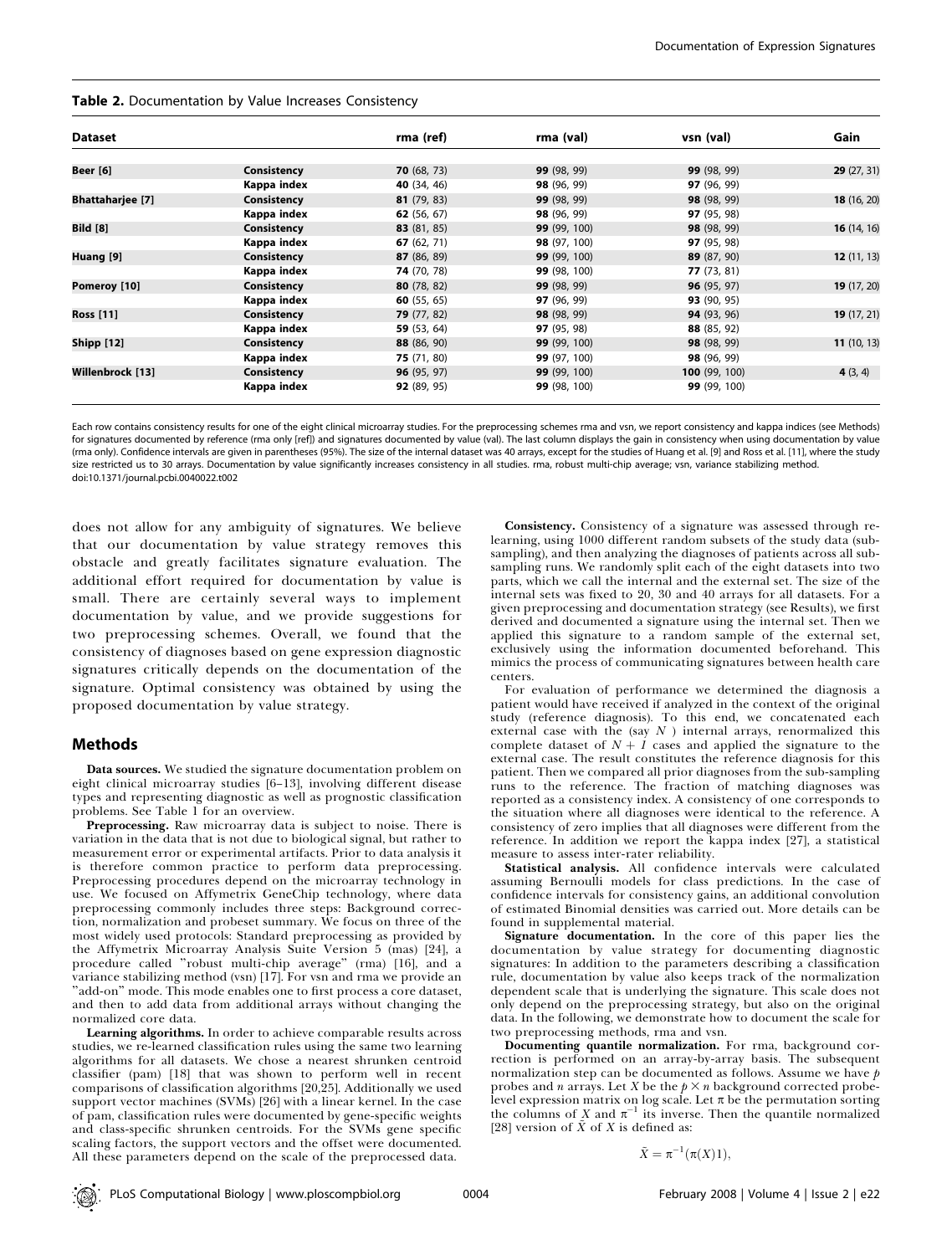where 1 is a  $n \times p$  matrix with all elements equal to 1/n. Let  $\hat{\mu}$  be equal to the first (and therefore any) column of  $\pi(X)$ 1. Then  $\hat{\mu}$  is the vector of (identical) quantiles of each normalized array. To bring an external array to this scale, let  $x \in \mathbb{R}^p$  be its raw probe level expression values. If  $\pi_x$  is the permutation sorting the entries of x, a scale-consistent version of  $x$  is given by

 $\tilde{x} = \pi_x^{-1}(\hat{\mu}).$ 

The normalized array  $\tilde{x}$  is consistent with the scale of the other arrays as it has the same quantiles. Since  $\pi_x$  depends on the sorting of the entries of  $x$  only, we do not need to worry about a global background correction. That is, up to probeset summary, rma can be documented by keeping track of  $\hat{\mu}$ .

Documenting the variance stabilizing transformation. In the case of vsn, the raw probe-level expression matrix  $X$  is background corrected and normalized simultaneously. Huber et al. [17] relate random variables  $X_{ki}$  ( $k = 1 \ldots p$  and  $i = 1 \ldots n$ ) to the true abundance  $\mu_k$  of probe k on array i, given probe k is not differentially expressed:

$$
\operatorname{arsinh}(a_i + X_{ki}b_i) = h(X_{ki}; a_i, b_i) = \mu_k + \varepsilon_{ki}, \varepsilon_{ki} \sim N(0, c^2). \tag{1}
$$

The parameters  $a_i \in \mathbb{RR}$ ,  $b_i \in \mathbb{R}^+$  and  $c \in \mathbb{R}^+$  are estimated from the data.

Assume vsn normalized core data is at hand. For  $n$  arrays we have normalized expression values  $\{\hat{h}(x_{ki}) = h(x_{ki}; \hat{a}_i, \hat{b}_i)\}$  with  $i\!=\!1\dots n$  and  $k = 1 \dots p$ , and corresponding parameter estimates  $\{\hat{a}_i, \hat{b}_i\}$ . Also, a set K of not differentially expressed genes has been identified. This implies estimates  $\hat{\mu} = {\hat{\mu}_k}$  for each gene k  $\epsilon K$  and an estimate of the variance of the residuals in (1):

$$
\hat{\mu}_k = \frac{1}{n} \sum_{i=1}^n \hat{h}_i(x_{ki})
$$
 and  $\hat{c}^2 = \frac{1}{n|K|} \sum_{k \in K} \sum_{i=1}^n (\hat{h}(x_{ki}) - \hat{\mu}_k)^2$ .

We want to transform an external sample  $x^e$  to the scale determined by the  $n$  core arrays. By employing the same model as for the core data (Equation (1)) and plugging in the estimates, we get maximum likelihood estimators for the parameters  $a^e$  and  $b^e$ :

$$
(a_e,b_e)=\underset{(a,b)}{\text{argmin}}\left\{\sum_{k\in K}\frac{\left(h(x_{ki};a,b)-\mu_{ki}\right)^2}{2c^2}-\sum_{k\in K}\log(\partial_{x_k}h(x_k^e;a,b))\right\}
$$

which can be calculated numerically. These estimators are completely determined by  $\hat{\mu} \hat{c}^2$  and measurement values from the external array. They define the variance stabilizing transformation  $h(x_k^e) = h(a_e + b_e x_k^e)$ bringing  $x^e$  to the same scale as the core data. Therefore, up to probeset summary, vsn preprocessing is fully documented by  $\hat{\mu}$  and  $\hat{c}^2$ .

Documenting an additive model for probeset summary. Let  $X^{(k)}$  be the submatrix of normalized expression values indexed by the probes belonging to probe set  $k$  (across all arrays). Let there be  $l$  probes in probeset  $k$ . Then an additive model assumes

$$
X_{ij}^{(k)} = p_i^{(k)} + g_i^{(k)} + \varepsilon_{ij},
$$

where  $p_i^{(k)},\,i=1\,\ldots\,l,$  is a probe specific effect and  $g_j^{(k)},\,j=1\,\ldots\,n,$ represents the abundance of mRNA of gene  $k$  on array  $j$ . The parameters  $\hat{p}^{(k)} = \{\hat{p}_i^{(k)}\}$  and  $\hat{g}^{(k)} = \{\hat{g}_j^{(k)}\}$  can e.g. be estimated by the median polish procedure [29]. Denote by  $x^e$  a (suitably normalized) external array. Let  $x^{\epsilon,(k)}$  denote the values for probeset k. Then median  $(x^{\epsilon,(k)} - \hat{p}^{(k)})$  denotes a consistent estimate of the expression of gene k.

#### References

- 1. Ramaswamy S, Perou CM (2003) DNA microarrays in breast cancer: the promise of personalised medicine. Lancet 361: 1576–1577.
- 2. Simon R (2005) Roadmap for developing and validating therapeutically relevant genomic classifiers. J Clin Oncol 23: 7332–7341.
- 3. Whitfield ML, George LK, Grant GD, Perou CM (2006) Common markers of proliferation. Nat Rev Cancer 6: 99–106.
- 4. Tibshirani R (2005) Immune signatures in follicular lymphoma. N Engl J Med 352: 1496–1497 (author reply).
- 5. Tibshirani R, Efron B (2002) Pre-validation and inference in microarrays. Stat Appl Genet Mol Biol 1: 1–18.
- 6. Beer DG, Kardia SL, Huang CC, Giordano TJ, Levin AM, et al. (2002) Geneexpression profiles predict survival of patients with lung adenocarcinoma. Nat Med 8: 816–824.
- 7. Bhattacharjee A, Richards W, Staunton J, Li C, Monti S, et al. (2001) Classification of human lung carcinomas by mRNA expression profiling reveals distinct adenocarcinoma subclasses. Proc Natl Acad Sci U S A 98: 13790–13795.

That is, the additive model is fully documented keeping track of the probe effects  $\hat{p}^{(k)}$  for all probesets on the array.

## Supporting Information

Figure S1. Beer et al.

Beer et al. [6].

Found at doi:10.1371/journal.pcbi.0040022.sg001 (16 KB PDF).

Figure S2. Bhattacharjee et al.

Bhattacharjee et al. [7].

Found at doi:10.1371/journal.pcbi.0040022.sg002 (16 KB PDF).

Figure S3. Bild et al.

Bild et al. [8].

Found at doi:10.1371/journal.pcbi.0040022.sg003 (16 KB PDF).

Figure S4. Huang et al.

Huang et al. [9].

Found at doi:10.1371/journal.pcbi.0040022.sg004 (15 KB PDF).

Figure S5. Pomeroy et al.

Pomeroy et al. [10].

Found at doi:10.1371/journal.pcbi.0040022.sg005 (16 KB PDF).

Figure S6. Ross et al.

Ross et al. [11].

Found at doi:10.1371/journal.pcbi.0040022.sg006 (15 KB PDF).

Figure S7. Shipp et al.

Shipp et al. [12]. Found at doi:10.1371/journal.pcbi.0040022.sg007 (16 KB PDF).

Figure S8. Willenbrock et al.

Willenbrock et al. [13].

Found at doi:10.1371/journal.pcbi.0040022.sg008 (16 KB PDF).

Text S1. Supplementary Methods and Software

Found at doi:10.1371/journal.pcbi.0040022.sd001 (225 KB PDF).

## Acknowledgments

We thank Stefan Bentink, Anja von Heydebreck, Andreas Rosenwald, and Michael Hummel for discussions and helpful advice.

Author contributions. DK and RS jointly designed the experiment and the statistical analysis and participated in the writing of the manuscript. DK wrote the software and the supplemental material.

Funding. The research described in this article was funded by the Deutsche Krebshilfe program, grant 70 3173-Tr3 Molecular Mechanisms of Malignant Lymphoma. The Deutsche Krebshilfe did not have any role in design, analysis, interpretation or report of this article.

Competing interests. The authors have declared that no competing interests exist.

- 8. Bild AH, Yao G, Chang JT, Wang Q, Potti A, et al. (2006) Oncogenic pathway signatures in human cancers as a guide to targeted therapies. Nature 439: 353–357.
- 9. Huang E, Cheng S, Dressman H, Pittman J, Tsou M, et al. (2003) Gene expression predictors of breast cancer outcomes. Lancet 361: 1590–1596.
- 10. Pomeroy S, Tamayo P, Gaasenbeek M, Sturla L, Angelo M, et al. (2002) Prediction of central nervous system embryonal tumour outcome based on gene expression. Nature 415: 436–442.
- 11. Ross ME, Zhou X, Song G, Shurtleff SA, Girtman K, et al. (2003) Classification of pediatric acute lymphoblastic leukemia by gene expression profiling. Blood 102: 2951–2959.
- 12. Shipp MA, Ross KN, Tamayo P, Weng AP, Kutok JL, et al. (2002) Diffuse large B-cell lymphoma outcome prediction by gene-expression profiling and supervised machine learning. Nat Med 8: 68–74.
- 13. Willenbrock H, Juncker A, Schmiegelow K, Knudsen S, Ryder LP (2004) Prediction of immunophenotype, treatment response, and relapse in childhood acute lymphoblastic leukemia using DNA microarrays. Leukemia 18: 1270–1277.